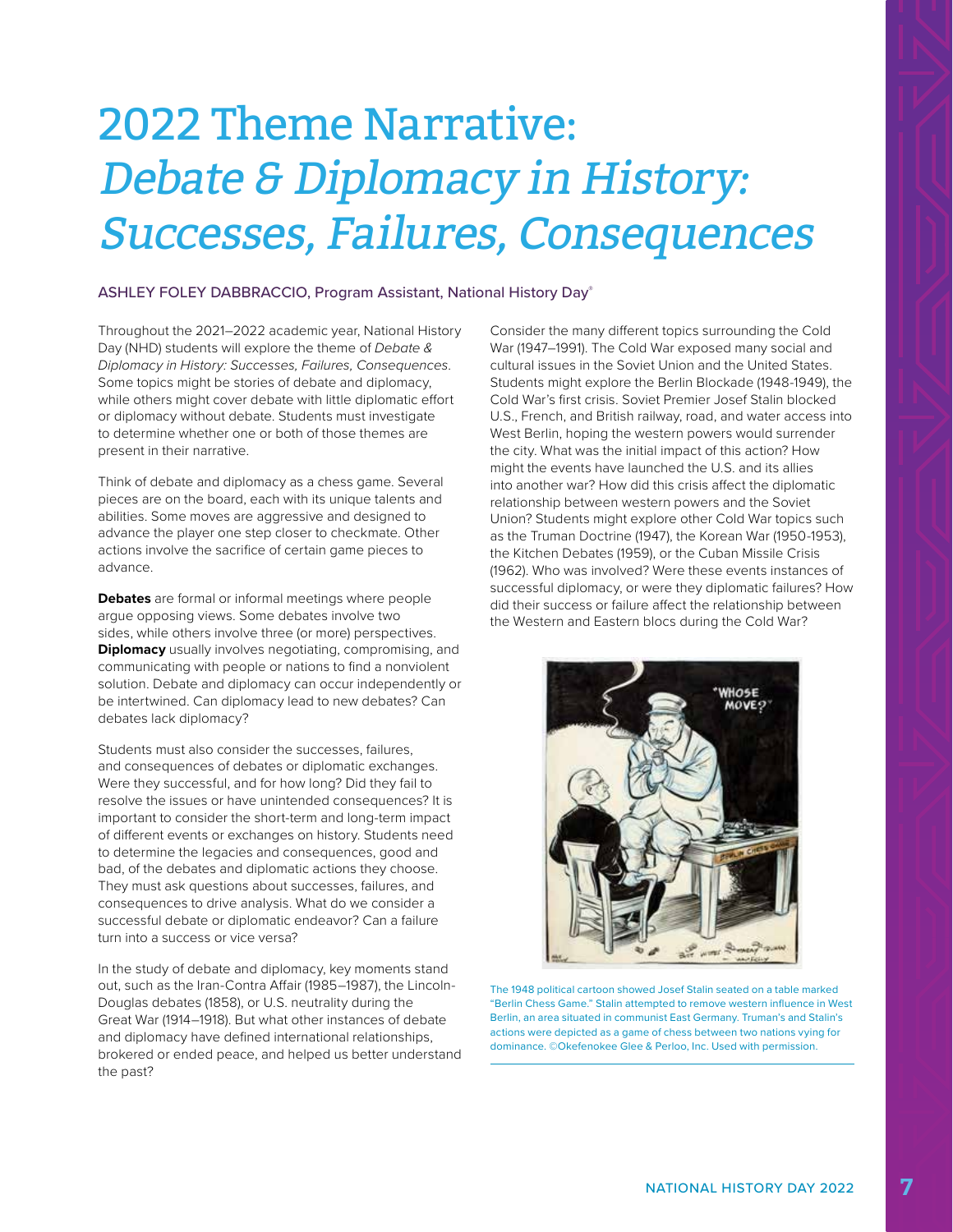Think about how countries have interacted with each other. For instance, students might explore the heated debate between Ireland and Great Britain over the concept of Home Rule (1870–1919). Why was self-government important to the Irish? What debates occurred between Ireland and Great Britain due to this political movement? Did the debates lead to diplomacy on both sides? How was this debate viewed internationally? What were the short-term and long-term consequences?



*Erin's Christmas Pudding* appeared in the December 24, 1887, issue of the *Weekly Freeman* magazine and showed international support to Ireland and the concept of Home Rule. Courtesy of the Collins Collection of Irish Political Cartoons at the University of Illinois at Urbana-Champaign.

Others might look at how New Zealand established itself as a diplomatic force during World War II and its active involvement in building the United Nations (1945). Before World War II, New Zealand maintained only one foreign outpost in London, England. What changed for New Zealand? What new alliances did New Zealand establish? How did treaties involving New Zealand, such as the ANZUS (Australia, New Zealand, United States) Defence Treaty in 1951 and SEATO (Southeast Asia Treaty Organization) in 1954, influence New Zealand's status as a world power? Why did New Zealand seek to establish relationships with the United States, Canada, and Asian countries?

What happens when diplomatic relations fail? Following the German invasion of Czechoslovakia (now the Czech Republic and Slovakia) in 1938, British Prime Minister Neville Chamberlain flew to Berchtesgaden, Germany, to meet German Chancellor Adolf Hitler. Chamberlain's goal was to appease Hitler and de-escalate the growing unrest in Europe. What diplomatic agreement resulted from this meeting? What happened when actors involved no longer wished to follow the guidelines set forth? What was the impact on Czechoslovakia? What were the ultimate consequences of appeasement? How did it set in motion a domino effect that led to World War II?



Nevile Henderson, the British Ambassador to Germany, departing Croydon Airport to fly to Berlin, Germany, August 1939. Courtesy of Wikimedia Commons.

Students might look at diplomatic challenges that have reappeared throughout history. Following World War I, President Woodrow Wilson proposed a League of Nations. Why did President Wilson develop the League? Was it successful, or did it fail? Did the League have power on a world scale? How was the League different from the United Nations established in 1945? What patterns or trends do we notice in diplomatic exchange?

Students interested in Asia might explore the tensions between China and Japan throughout history. How has the relationship between these two nations changed over time? Consider the First Sino-Japanese War (1894–1895) or the Second Sino-Japanese War (1937–1945). Did these wars lead to diplomatic relationships between the two countries? Were they successful, or did they fail?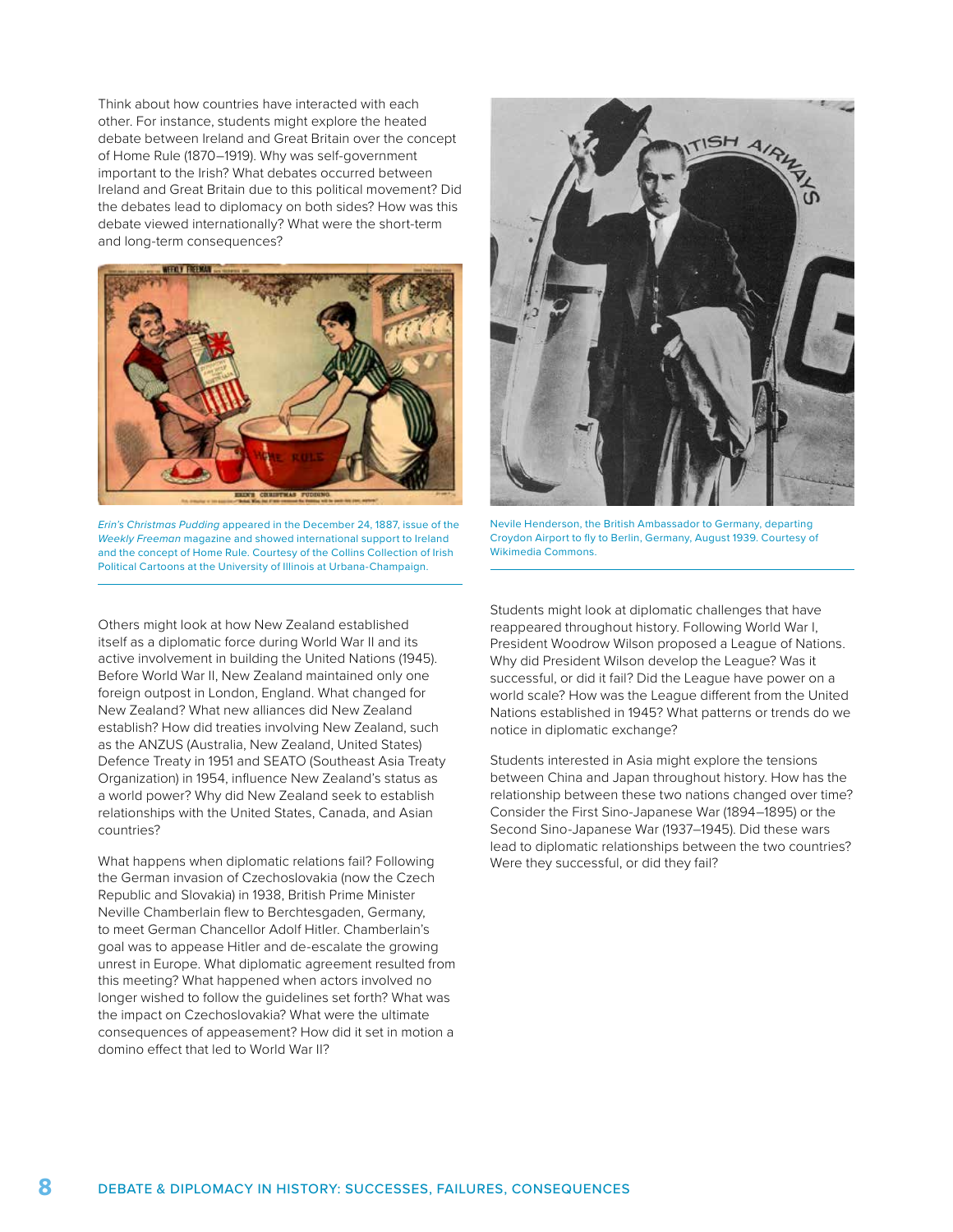Consider the history of the Middle East. One example was the creation of the State of Israel in 1948. How were diplomatic relationships carried out in the area? What role did the United States and Great Britain play? What were the long-term consequences for Israel? For diplomacy in the region? Or, students might be curious about the 1973 Arab-Israeli War and subsequent peace negotiations. What happened, and how did it impact the United States and other nations? What effect did these diplomatic relations have on the world economy?



United States' support of Israel during the Arab-Israeli War led to an oil embargo. As a result, Americans experienced a gasoline shortage that led to rationing and an economic crisis relating to high prices, 1973. Courtesy of the Library of Congress (2003677600).

Students might examine debate and diplomacy in colonial and revolutionary American history. Perhaps they might want to research the Carlisle Peace Commission, a group of British peace negotiators who traveled to the United States in 1778 in an attempt at reconciliation with the colonies. After their failures at the Battle of Saratoga, the British feared an American victory. The American alliance with France concerned them. Students might explore the events surrounding the Carlisle Peace Commission negotiations. What did the British offer the American colonists? What was the colonists' response? Was this a diplomatic success for the American colonists or the British? What was gained by Great Britain recognizing the negotiation power of the Second Continental Congress?

Or, students might be interested in studying some of the prominent social reformers of the 1830s and 1840s who engaged in numerous debates, hoping to change the United States for the better. Dorothea Dix advocated for prison and mental health reform. Legendary showman P. T. Barnum was a temperance advocate and prohibitionist. David Walker, the son of an enslaved father and a free mother, was a writer and anti-slavery activist. Educator Catherine Beecher promoted educational rights for women. The Lowell Mill Girls fought for labor reform for textile workers. What arguments did these people make in trying to persuade people to support their causes? How did these debates impact the United States' policies and laws?

Consider socio-political movements, such as women's rights. Students might explore the internal debates within these movements. Not all women have agreed, at any point in time, about what they wanted. How did an older generation of women who fought for the right to vote feel about the "New Woman" of the 1920s? What about women's movements of the 1960s and 1970s? How did the words of Gloria Steinem compare to those of Phyllis Schlafly? What was the role of African American or Asian American women in the women's movement? What challenges did women such as Ida B. Wells-Barnett, Anna Julia Cooper, and Mabel Ping-Hua Lee face inside the women's movement that led to debates over the definitions of race and womanhood?

The Equal Rights Amendment (ERA) is another example of how failed debates or diplomatic blunders may return later. The ERA, first proposed by Alice Paul and Crystal Eastman in 1923, revealed debates of women's legal rights. What legal rights did women hope to secure? What happened that resulted in fewer than the required number of states ratifying the ERA? The ERA was reintroduced in 1972, but once again, it failed to earn the necessary 38 state ratifications. Why do specific debates continue to reappear? How do they change over time or reflect new challenges?

Students interested in civil rights might investigate the role women played in the movement. Consider debates that occurred between African American women and their male counterparts. How did this affect and shape the movement? For instance, Ella Baker, a major proponent of the Civil Rights Movement, fought sexism in both the National Association for the Advancement of Colored People (NAACP) and the Southern Christian Leadership Conference (SCLC).<sup>1</sup> What were the results of these debates? Baker eventually left to help organize and advise the Student Nonviolent Coordinating Committee (SNCC). What influence did she have on the Civil Rights Movement?



Ella Baker served as an activist from the 1930s to 1980s, working in several major organizations. Her papers are archived at the New York Public Library's Schomburg Center for Research in Black Culture. Courtesy of the Library of Congress (94504496).

1 Other Black women have come forth to discuss the challenges they faced as part of the Civil Rights Movement. For more stories, visit the Civil Rights History Project at the Library of Congress: <https://www.loc.gov/collections/civil-rights-history-project/>.